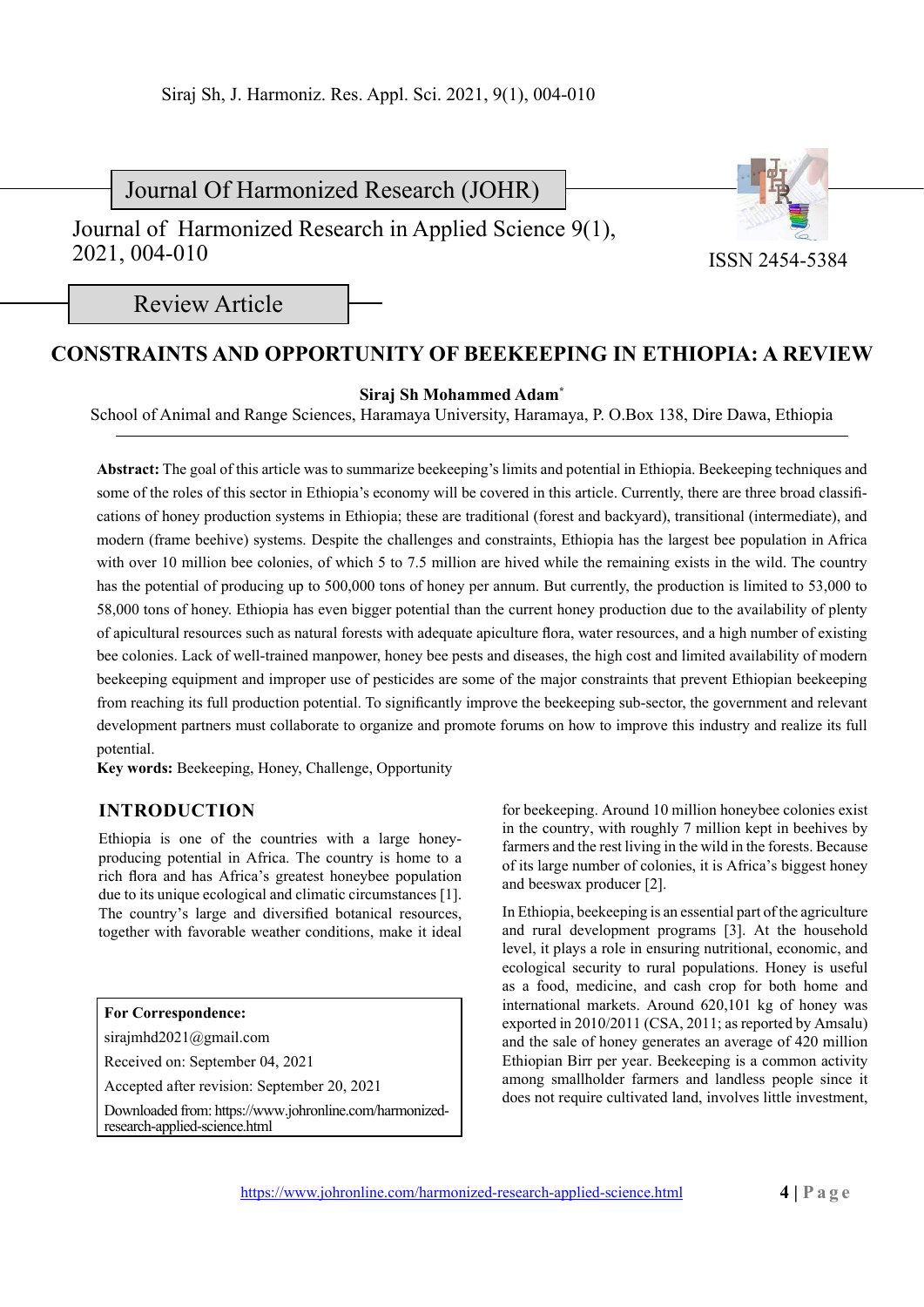and yields immediate financial returns [4]. This sector has the potential to produce jobs for smallholders in both rural and urban parts of the country, by government strategy. According to beekeeping employs two million Ethiopians [5]. As a result, the development of beekeeping techniques is now widely recognized as one of the best ways to improve society's livelihood.

Ethiopia has the potential of producing 500,000 tons of honey and 50,000 tons of beeswax, according to various reports. Nega and Eshete reported Ethiopian's annual total honey output reached 53,000 tons, which is less than 10% of the potential, while the country produces 3,800 tons of beeswax annually [6]. According to these sources, around 80% of the total honey produced is used for local brewing known as Tej (honey wine), with the remainder being marketed as table honey in the domestic market or exported. Michael [7] reported the country produces about 54,000 tons of honey each year. CSA [8] reported that the current production is estimated to be 58,000 tons however, according to FAOSTAT's 2019 data, honey and beeswax output reached 53782 and 5,742 tons, respectively.

As various literature shows, even though the country has favorable environmental conditions for beekeeping, more opportunities, and a high potential for honey production, there are significant constraints that impede and keep this sector from realizing its potential for honey and beeswax production, earning foreign exchange, and providing income to smallholder beekeepers. As a result, there is a need to assess the constraints that are preventing this sector from reaching its full potential in the country. This document will aid in the development of a topic for improving honey production on a national or local level in general.

Based on this, the objective of this paper is to determine the constraint and potential of beekeeping in Ethiopia.

This paper included a detailed evaluation of relevant information on beekeeping practices, as well as the constraints and opportunities that beekeeping presents in Ethiopia. Twenty-two more relevant papers were chosen based on information from over thirty-two publishes papers. International journals, study reports, and reviews on honey production were included in the literature review. The data on honey and beeswax production was taken from the Federal Democratic Republic of Ethiopia's Central Statistical Agency and the UN's Food and Agriculture Organization database [8,9].

## **LITERATURE REVIEW**

### **Economic importance of beekeeping in Ethiopia**

Beekeeping has long been a part of Ethiopia's farming systems [10]. It has been a tradition since long before other farming systems. It's been a tradition for a long time before other farming systems existed. Around one million farmers are expected to maintain bees, which is a longstanding and widely held activity in rural areas across the country. Beekeeping has played and continues to play, an important part in both the country's national economy and the subsistence smallholder farmers' livelihoods [11]. The socio-economic impact of beekeeping and the main hive products and importance of beekeeping are summarized as follows:

**Honey production:** Honey, a natural product of the honeybee, is a good source of energy because it includes simple sugars that are ready for digestion as soon as they enter the intestine. Honey is in high demand on the local market since it is used to make the traditional beverage 'Tej' (honey mead). Much honey has traditionally been fermented in Ethiopia to make 'Tej.' According to add Sahle et al. [1], 85% of the total honey estimated to be brought for the market is used for 'Tej' manufacture, with 15% of the total honey consumed at home. Furthermore, beekeepers are estimated to earn around 360-480 million Birr per year from the total honey produced in the country [3]. According to the report of FAO [9], from the 187 tons of honey exported about a 133million ET Birr Per year was earned at a national level.

**Beeswax production:** Wax is largely used in the production of comb foundations, cosmetics, candles, ointment and cream, varnishes and polishes, unique forms and surfaces for creative sculptures, and the fabrication of queen cups for the development and reproduction of bee colonies. In Ethiopia, traditional hives are used to collect wax rather than moving frame hives. Traditional hives' wax yield is estimated to be 8% - 10% of the honey yield, compared to 0.5-2 percent for frame hives [12].Nonetheless, it is estimated that a significant amount of beeswax is lost at various stages due to a lack of awareness of its marketability. The annual beeswax production of the country is estimated at 5790 tonnes and this makes the country is the second-largest beeswax producing country in the world after India Food and Agriculture Organization (FAO). It is a key exportable agricultural product that contributes to the national economy through foreign exchange revenues. According to the (FAO) data, the yearly average value of beeswax exported is estimated to be over 325 tones, with a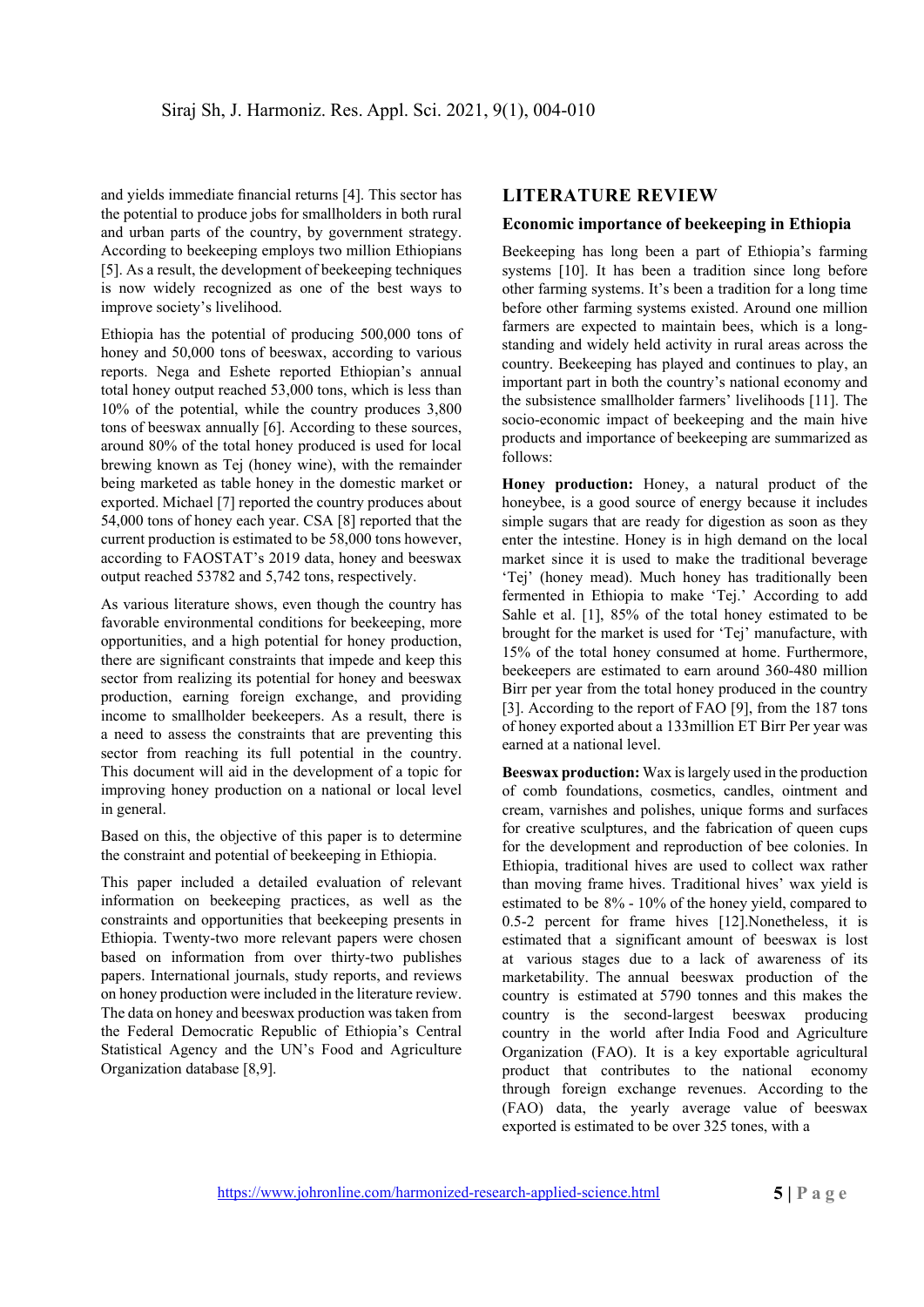## Siraj Sh, J. Harmoniz. Res. Appl. Sci. 2021, 9(1), 004-010



**Fig. 1. Top 10 beeswax production countries in the World 2019**

profit of around 560 million ETB (Figure 1).

**Crop pollination:** Bees play an important role in the agricultural system. Although the importance of honeybees in agricultural pollination is underestimated, they play an important role in enhancing the national food supply and plant species regeneration. Honeybees are also thought to play an important part in Ethiopia's economy by providing pollination services. An experiment was done in Ethiopia to investigate the effect of pollination on Niger (Guizotia abyssinica), and the results revealed that honeybees increased Niger seed yield by about 43%. 37 and the onion (Allume Cepa) by a factor of two [2].

In addition to its economic relevance, beekeeping makes a major contribution to annual income supplementation. Farmers make money by selling hives or colonies, as well as honeybee products. Honey production and value addition to honey products are essential to poor people's long-term survival. It also plays a role in providing employment opportunities for landless men and women, as it requires little cash to get started. It's also important to note that a large number of people (intermediaries and traders) are involved in honey harvesting and distribution (at the village, district, and zonal levels).

#### **Beekeeping practices in Ethiopia**

Honey is produced in practically every region of Ethiopia, with different types of honey produced in different areas. The majority of honey produced in the country (92.80% of total honey produced) is produced by traditional beehives, which provide low yields and poor-quality honey. According to the result of the survey of CSA [8] revealed, from a total of 7.08 million hives estimated to be found in the country, the greater part (96.03%) is reported to be traditional.

Ethiopia has a vast natural resource base that allows for the production of honey and other hive products, and

beekeeping is still practiced in most parts of the country by beekeeper households [4]. According to Kassa and Megerssa [5], bees are currently handled using three unique beekeeping practices: traditional, transitional, and modern hive systems. Each production system is classified according to the technologies used and the system's productivity potential. A brief explanation below indicates different productivity statuses, types of inputs used, and manageability of each system (Table 1).

**Table 1: Number of beehives, honey production, and average frequency of honey harvests per year in Ethiopia according to CSA**

| <b>Type of beehive</b>                    | No. of<br><b>beehives</b> | Amount of<br>honey pro-   | The average<br>frequency of<br>harvests/year |
|-------------------------------------------|---------------------------|---------------------------|----------------------------------------------|
| Traditional bee-                          | 6794424.00                | duced (kg)<br>54367925.00 | 1.59                                         |
| hives (Forest<br>and backyard)            |                           |                           |                                              |
| Intermediate/<br>transitional<br>beehives | 80164.00                  | 951706.00                 | 1.62                                         |
| Modern bee-<br>hives                      | 200600.00                 | 3268521.00                | 1.76                                         |
| Total                                     | 7075188.00                | 58588152.00               | 1.60                                         |

### **Traditional (forest and backyard) system**

Traditional beekeeping in Ethiopia's oldest and richest practice, having been practiced by the Ethiopian people for thousands of years. In practically every section of the country, several million bee colonies are handled using the same old traditional beekeeping practices [13]. Hive is made of locally available materials such as tree logs, bamboo, woven grasses, and other natural elements. Beekeepers that are knowledgeable and skilled in using these hives could perform many operations with less equipment [14]. Forest beekeeping and backyard beekeeping are the two forms of traditional beekeeping practices. Forest beekeeping, which involves hanging several traditional hives on trees,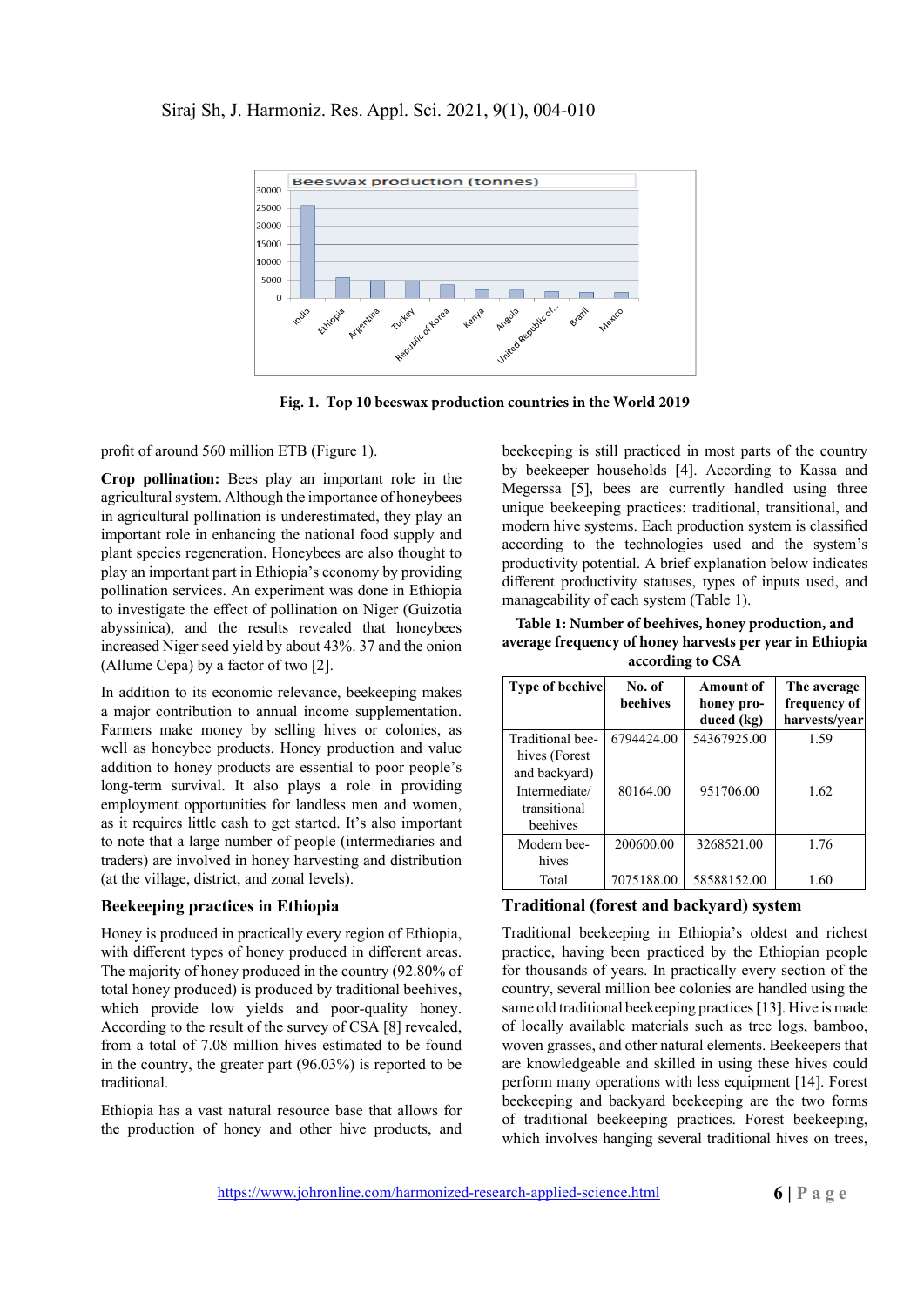is popular in various parts of the country, particularly in the west and south. In most other parts of the country, backyard beekeeping is popular, with relatively better management.

The productivity of these hives is exceedingly poor, with an average yield of only 5-8 kg per colony per year, compared to 18-30 kg per year for improved hives (including transitional hives) [13]. Traditional beehives are relatively difficult to manage than transitional and modern hives because of colony inspection for brood status (e.g., for infectious diseases), opening hives at night, not suitable for managed queen rearing, higher risk for a variety of bees, and a queen being killed during operations, and honey harvesting is more difficult. Furthermore, colony feeding during times of food scarcity is challenging, and determining the maturity of honey before harvesting is pretty difficult.

#### **Transitional beekeeping**

Transitional beekeeping practice was first introduced into Ethiopia in 1976. It's a form of beekeeping activity that falls somewhere between traditional and modern beekeeping, and it's one of the better methods of beekeeping when compared to traditional methods [4].

Kenya Top Bar Hive (KTBH), Tanzania Top Bar Hive (TTBH), and mud-block hives are the three types of hives used in this method. Because of its low cost and ease of construction, the KTBH has shown to be the most ideal. KTBH is well-known and widely used in different parts of the country among these hives. An ideal condition, a topbar hive can produce approximately 50 kg of honey per year, but in Ethiopia, the average amount of crude honey produced per hive per year is 9-13 kg [2].

Transitional (intermediate) beekeeping has several advantages, including it is opened quickly and easily, the bees are guided into building parallel combs by following the line of the top bars, the top bars are easily removable, allowing beekeepers to work quickly, easier to construct than frames, and honeycombs can be removed from the hive for harvesting without separating themselves from the hive. This practice has its own set of drawbacks, such as the fact that top bar hives are more expensive than traditional hives, and that combs suspended from top bars are more likely to break off than combs built within frames [13].

#### **Improved beekeeping practices**

To provide optimal honey yield for a long time without damaging bees, modern beekeeping procedures are essential. The modern movable-frame hive is made up of properly built rectangular box hives placed one on top of the other in a tier, with the number of boxes varying

depending on the size of the bee population and the season. Since 1970, around five different types of mobile frame hives have been introduced in Ethiopia [4]. Brood chamber, super (honey chamber), inner and exterior cover are all components of improved beekeeping hives. The improved box hive has an advantage over the others in that it produces a high quality and quantity of honey. Another advantage of an improved box hive is the ability to manage to swarm by supervising the bees as they look for honeybee flowers and pollination services. The downsides, on the other hand, are that the equipment is somewhat expensive, it requires experienced labor, and that it requires very specific precautions.

#### **Constraints and opportunity of beekeeping in Ethiopia**

**Constraints of beekeeping:** In Ethiopia, the beekeeping sub-sector has some key challenges and constraints that must be solved if the full potential of apiculture is to be realized.

**Honeybee pests, predators and disease:** With the life of bees, the number of pests and predators is remarkable. According to a study conducted by Malede et al. [15] ants, insects, spiders, snakes, and lizards, wax moth (Galleria mellonella), bee-eater birds, bee lice (Braula coecal), honey badger (Mellivora capensis), monkey, and small hive beetles (Aethina tumida) cause devastating damage to honey bee colonies and products in a short time. Honey bees, on the other hand, can become affected by the disease, posing a major threat to honey bee production and productivity. Different authors investigated and reported on the existence of two adult honeybee illnesses, Melpighamoeba mellificae and Nosematosis, as well as their distribution [11]. The most commonly known honeybee diseases reported to exist in Ethiopia are Nosema, Amoeba, and Chalkbrood diseases [13].

**Improper application of agrochemical inputs:**  Agrochemical poisoning, a lack of equipment, pests, and predators have been highlighted as the main three difficulties facing the beekeeping business, with about three-quarters of beekeepers losing their colonies due to sprayed agrochemicals [16]. Improper pesticide use in crop production is a source of socio-economic conflict among farmers, and poisoning of honeybees by these chemicals has increased over time, with some beekeepers losing all of their colonies as a result of agrochemical use. According to a study conducted by Bizuayehu in the east and west Gojjam Zones of the Amhara Region, on average, 1,736, 4036, and 1,890 honeybee colonies die, abscond, and dwindle each year [17]. This suggests that the application of various insecticides on crops has a significant impact on beekeepers' bottom lines.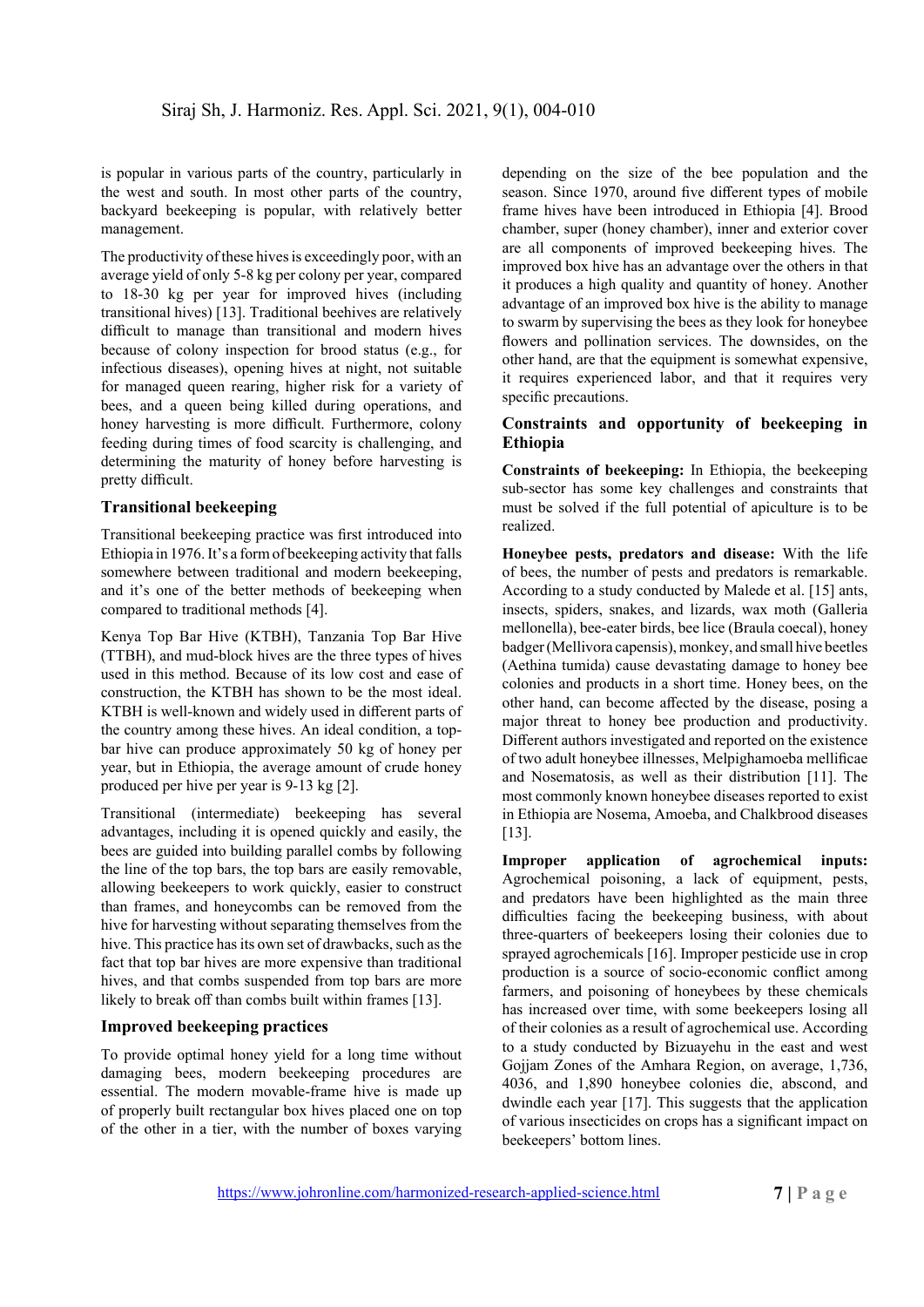**High cost and limited availability of improved technologies:** Dependence on traditional and lowtechnology input, poor pre-and post-harvest management, insufficient extension services, and weak marketing infrastructure are the key problems influencing the promotion and development of honey production and marketing. According to Seid and Solomon [12] Introducing upgraded hives and working tools to the rural population is out of reach for most farmers and even for those who can afford it, it is not readily available. Some beekeepers, for example, have modern beehives (only boxes) but lack the instruments needed to properly manage them (such as a smoker, queen excluder, or honey extractor) [18]. Other reports indicated that in some parts of the country the modern hive constructed by some private companies and cooperatives are constructed with wrong dimensions and made of poor quality timber. As a result, the migration rate of honey bees in the modern hive is very high [1].

**Limited technical capacity:** Limited technical capacity, such as a shortage of materials and the ability to construct improved beehives, inadequate hive management skills, limited know-how in regards to hive colonization, insufficient capacity for monitoring beehives for pests and illnesses, and limited capacity for developing solutions to problems such as additional feed and disease management, are all important challenges to the sector's development. One of the biggest concerns has been the occurrence of infections such as parasites, bacterial, and viral diseases. Furthermore, predators and the unrestricted use of pesticides and herbicides are two important difficulties that have an impact on the quality and wholesomeness of honey bee products. Moreover, understanding is scarce about how to mitigate and reduce the primary risks associated with apiculture, as well as how to manage them when they arise. Beekeepers that do have modern beehives lack the necessary skills and knowledge to effectively manage them, and training is not widely available. As a result, they frequently use poor extractive harvesting methods and tools that are inappropriate for this kind of hive. Moreover, during droughts, they rarely offer supplementary feed (water, sugar syrup, or flour) and have little awareness of existing honey-quality requirements in export markets [18].

**Lack of financial resources (access to financial service):**  Access to financial services is one of the primary obstacles to increasing honey production. Poor financial access has been a major barrier to the development of industrial-scale production and the establishment of honey processing and packaging operations [19]. Beekeepers have limited access to financial services that would allow them to upgrade from traditional beehives to better versions, making it difficult for them to buy modern beehives and other tools necessary

to increase honey production. Most beekeepers do not have the financial means to upgrade to transitional and modern beehives; therefore they continue to produce honey using traditional methods [18].

**Lack of standardization and quality management system:** On the farm, there is a lack of standardization and quality management systems, which contributes to poor production, processing, packaging, and labeling. This is due to a lack of adequate laboratories and facilities for quality assessment. This has an impact on access to international markets, as well as the production and sale of honey on the domestic market and along the value chain [20]. In absence of support to address proper handling, packaging, and labeling, locally produced honey fails to command good market prices even though it is organic and free from human interferences, making it inherently a premium product attract to niche markets. Locally produced honey fails to attract excellent market pricing in the absence of support to meet proper handling, packaging, and labeling, although it is organic and lacks human interferences, making it naturally a premium commodity attracting to niche markets.

**Limitation in business management:** Most beekeepers consider beekeeping as a part-time business with low work requirements. One of the biggest issues that beekeepers face is managing and growing their businesses. The majority of profits are not re-invested in the business to increase production and improve quality standards. Processors, particularly large marketing agencies, demand an assured supply of a specific quantity and quality. As a result, beekeepers are unable to compete in competitive markets where their products could command a higher price. Beekeepers lack established commercial procedures, and there are few connections between smallholder, mediumscale, and large-scale producers and processors. Low production, poor yield, limited market access, low incomes, and under-utilization of beekeeping for wealth generation are the overall effects of the above issues [21].

**Opportunities of beekeeping in Ethiopia:** There are tremendous opportunities in the honey industry for the improvement of the livelihoods of people in the country.

**Diverse Agro-ecological conditions and flowering plants:** The country's current various agro-ecological conditions are ideal for honey production. The favorable environmental conditions encourage the establishment of dense forests such as rainforests, dry deciduous forests, spiny woods, and other forms of flora that are conducive to beekeeping and honey production. There are also a lot of marginal lands, such as dry and semi-arid places, that can't support permanent or intense agriculture without a lot of money invested inland. Beehives could be placed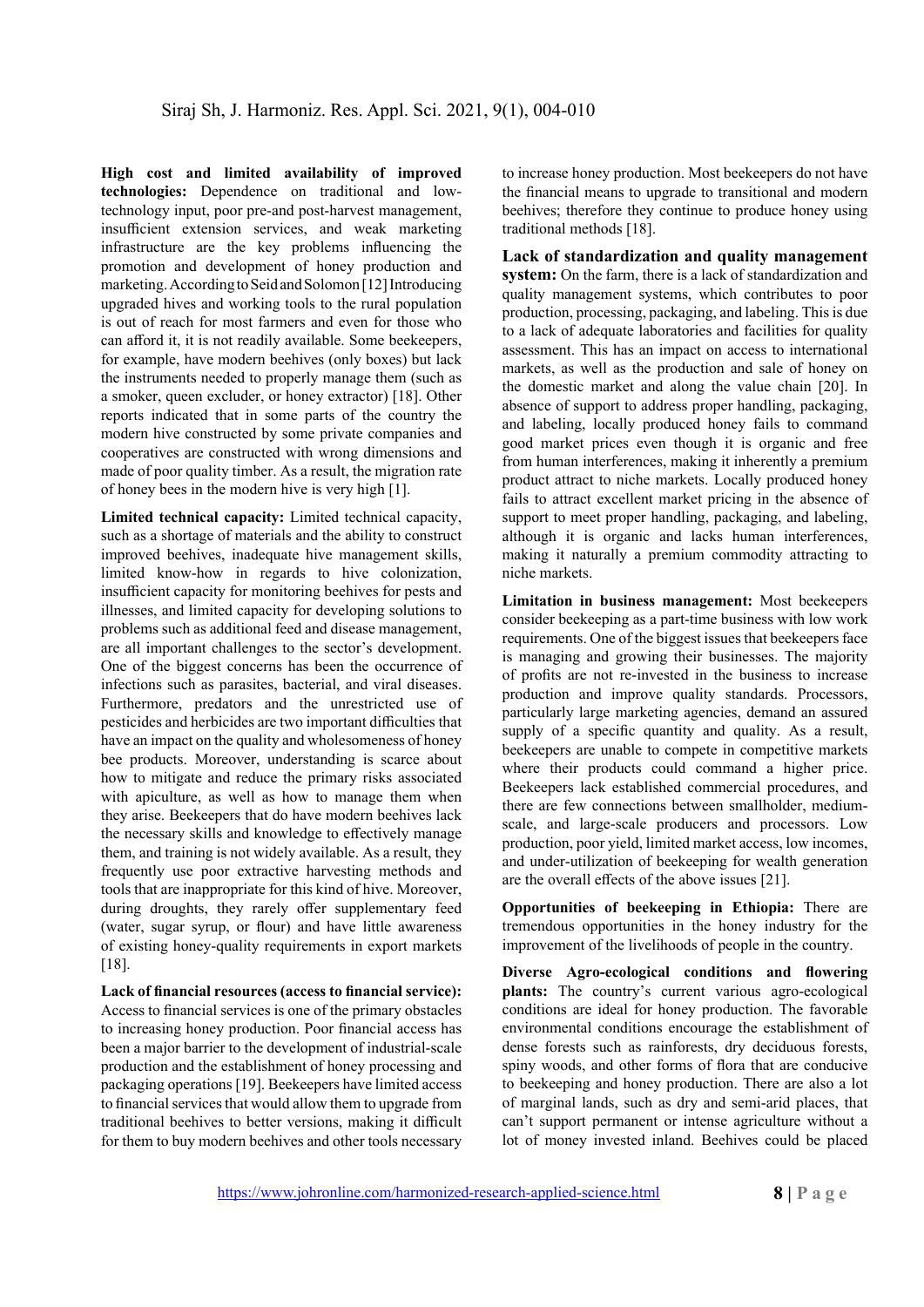in this area because the bees will not be relying on the land directly, but rather on the nectar flowers found in the marginal regions [10]. Ethiopia has beekeeping potential due to the abundance of diverse plants and crops that provide nectar and pollen for honey bees. There are around 7000 varieties of flowering plants in the country that the bees feed on and collect crucial raw materials for making honey and other hive products [13].

**Existence of strong bee colonies:** Ethiopia's ideal climatic conditions and diverse floral resources enable the country to support around 10 million honeybee colonies, of which 7 million are kept in local beehives by farmers and the remainder live in the wild in the forests. Similarly, data on beehives acquired during the CSA [8] livestock survey revealed that there are an estimated 7.08 million hives in the country's rural areas. As a result, the country has the largest number of bee colonies in Africa.

**Demand for the bee products and honeybee:** The demand for bee products is expanding at an alarming rate both in the domestic and international markets. According to the healthy state of bees and the production of organic honey are in great demand [10]. Beekeeping is an environmentally friendly activity that can be integrated with other agricultural practices such as crop production, animal husbandry, horticultural crops, and natural resource conservation. As a result, it would be one of the most critical intervention areas for long-term growth. Beekeeping contributions to poverty reduction, sustainable development, and natural resource protection have been well recognized and underlined by Ethiopia's current government and Non-Governmental Groups (NGOs).

Bee products are in high demand, and this trend is expected to continue. Honey has a lot of health benefits, so it's in great demand. Honey and its derivatives are commonly used inputs for cosmetics and medicine production and formation; widely used inputs for cosmetics and drug manufacturing and formulation. Currently, approximately all of these industries' supplies come from imports because local suppliers do not meet the industry's quality standards. Import substitution presents a significant potential.

**Presence of indigenous knowledge, skills, and interest in improved technologies:** In southwest Ethiopia, beekeeping is a traditional activity passed down from father to son. Hive construction from locally available materials, swarm catching; hive fumigation, honey and swarming season identification, different medicinal values of honey, identification of important honeybee floras, and identification of adulterated honey are the main areas of indigenous beekeeping knowledge [13]. This experience and pride in beekeeping may help to speed up adoption among new beneficiaries. According to research conducted

by Dinku and Bereket in Hawassa city and Tsegayet in Wolaita and Dawro Zone beekeepers in Southeastern Ethiopia have good indigenous knowledge of traditional beekeeping [20,22].

**The presence of supporting organization:** Various governmental and non-governmental organizations (NGOs) were active in beekeeping practice, for example, they provided financial credit, beehives, and bee equipment, and they gave short-term beekeeping training. Training has resulted in significant improvements in apiculture production. For the past ten years, new technologies, equipment production, and distribution, and institutional capacity building have been deployed. Training of extension workers and farmers in apiculture has also been prioritized for them to get better beekeeping knowledge and develop skills, allowing them to improve traditional beekeeping practices and increase honey and beeswax production [22].

The government has increased its attention to developing the apiculture subsector as one of its strategies for poverty reduction and diversification of export commodities by linking them with local carpenters who produce modern beehives and creating market links to the final consumers, including the foreign market. The government was currently promoting a self-contained watershed development initiative that includes beekeeping. Low-cost modern hives are being built with locally accessible materials, and efforts are being made to organize farmers into groups and link them with local carpenters who build modern beehives.

Recent initiatives by the public and private sectors, as well as Non-Governmental Organizations (NGOs), are moving in the right direction in terms of improving the apiculture sub sector's to exploit its potential and increase its overall competitiveness by introducing and promoting modern hives to obtain high-quality honey for industrial processing.

## **CONCLUSION AND RECOMMENDATIONS**

The beekeeping sub-sector plays an important role in increasing and diversifying the income of subsistence Ethiopian smallholder farmers, particularly those with small plots of land and those who are landless. It also contributes a lot to the country's national economy. Apiculture has a lot of room for expansion; increases output to fulfill the ever-increasing demand for the product. The country's diversified agro ecological characteristics are ideal for honey production. However, other issues are impeding the sector's growth. Bees and other commercial insects have been killed as a result of the indiscriminate use of pesticides and insecticides Bee mortality would have a significant impact not just on honey production, but also on crop yields and plant life that rely on pollination by bees. Production and processing equipment, as well as infrastructures such